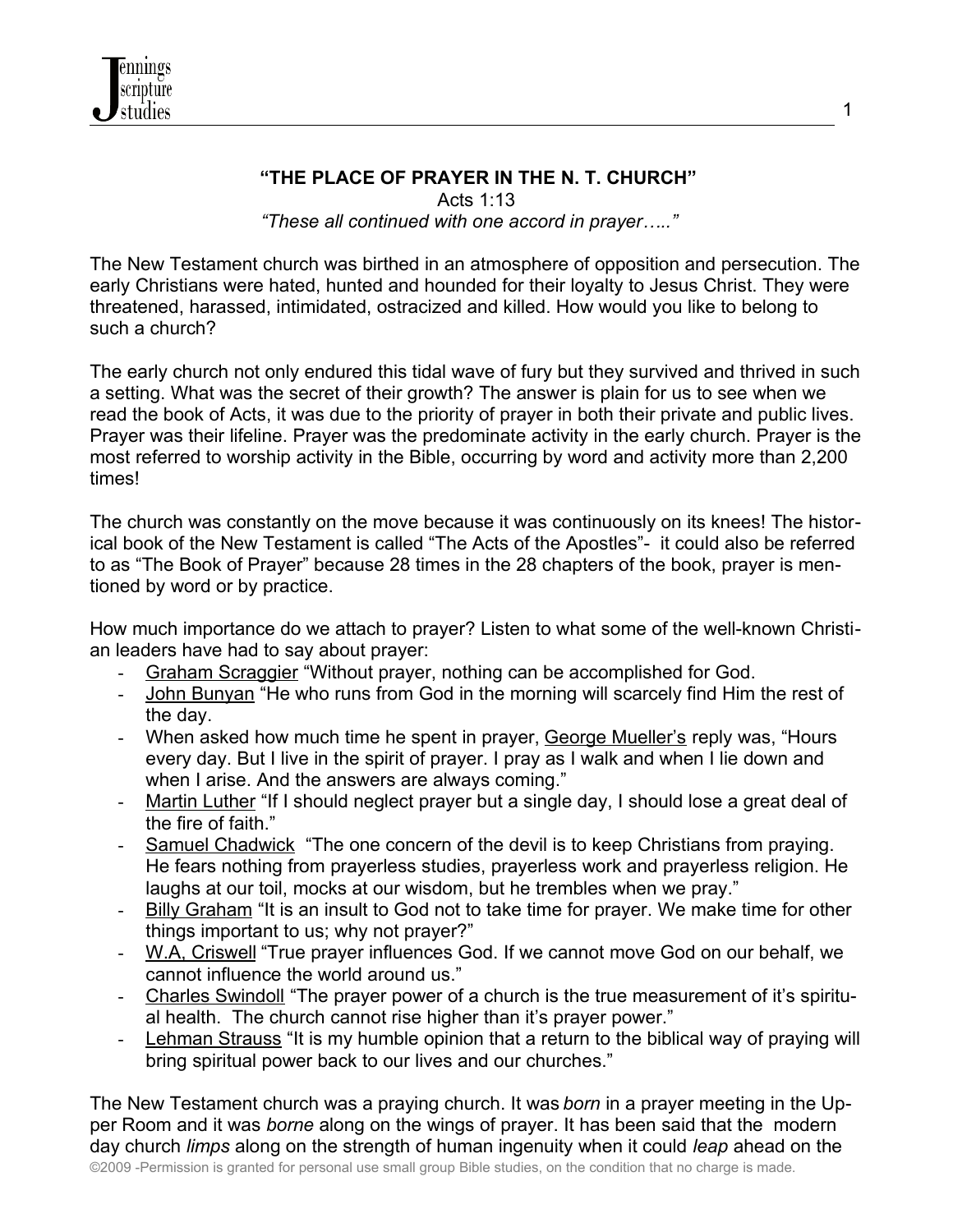power of prayer. Let us take a closer look at the early church and learn how we can be powered by prayer. Let us first take note that:

# **I. PRAYER WAS THEIR INITIAL RESPONSE.**

Let us look at several illustrations:

## **A. Their Response To Jesus' Departure.**

The disciples of Jesus had left all to follow Him. But He had been apprehended like a common criminal, falsely condemned, crucified and buried. What was their initial response? We read that, "These all continued with one accord in prayer and supplication, with the women and Mary the mother of Jesus, and with His brothers." (Acts 1:14)

After Jesus ascended they went back to the Upper Room and had a pity party??? No, they had a prayer meeting! Their Lord, Savior and Friend had left them. What did they do? They prayed. Prayer was their initial response to Jesus departure. What do we do when dramatic and unexpected events take place in our lives?

## **B. The Response Of Paul And Silas When In Prison.**

Another illustration of the priority of prayer in the early church is seen when Paul and Silas were in prison. How did they respond to this unjust treatment? "At midnight Paul and Silas were *praying* and singing hymns to God, and the prisoners were listening to them." (Acts 16:25-26) Our initial response – phone a lawyer!

### **C. The Response To The Disaster.**

Paul was on a ship bound for Rome when a great storm arose. The ship was about to sink and Paul panicked! Right? Wrong! He went below deck and *prayed*. The Lord told him all would be safe. He reported this to the captain and encouraged the 270 sick, sea-soaked seamen to eat. Acts 27 records that Paul: "took bread and gave thanks to God in the presence of them all; and when he had broken it he began to eat. Then they were all encouraged, and also took food themselves. And in all we were two hundred and seventy-six persons on the ship." (Acts 27:35-37)

### **D. The Response To Opportunity To Minister**.

 The sea saga continues - when the ship ran aground on the island of Miletus, the father of the chief there was sick. We read that "Paul entered in, and *prayed*, and laid hands on him, and healed him." (Acts 28:8)

Here are several examples of many that could be cited, when in extreme situations that the early Christians found themselves, that their initial response was to pray! For many Christians prayer is the last recourse; for the early church prayer was the first resource!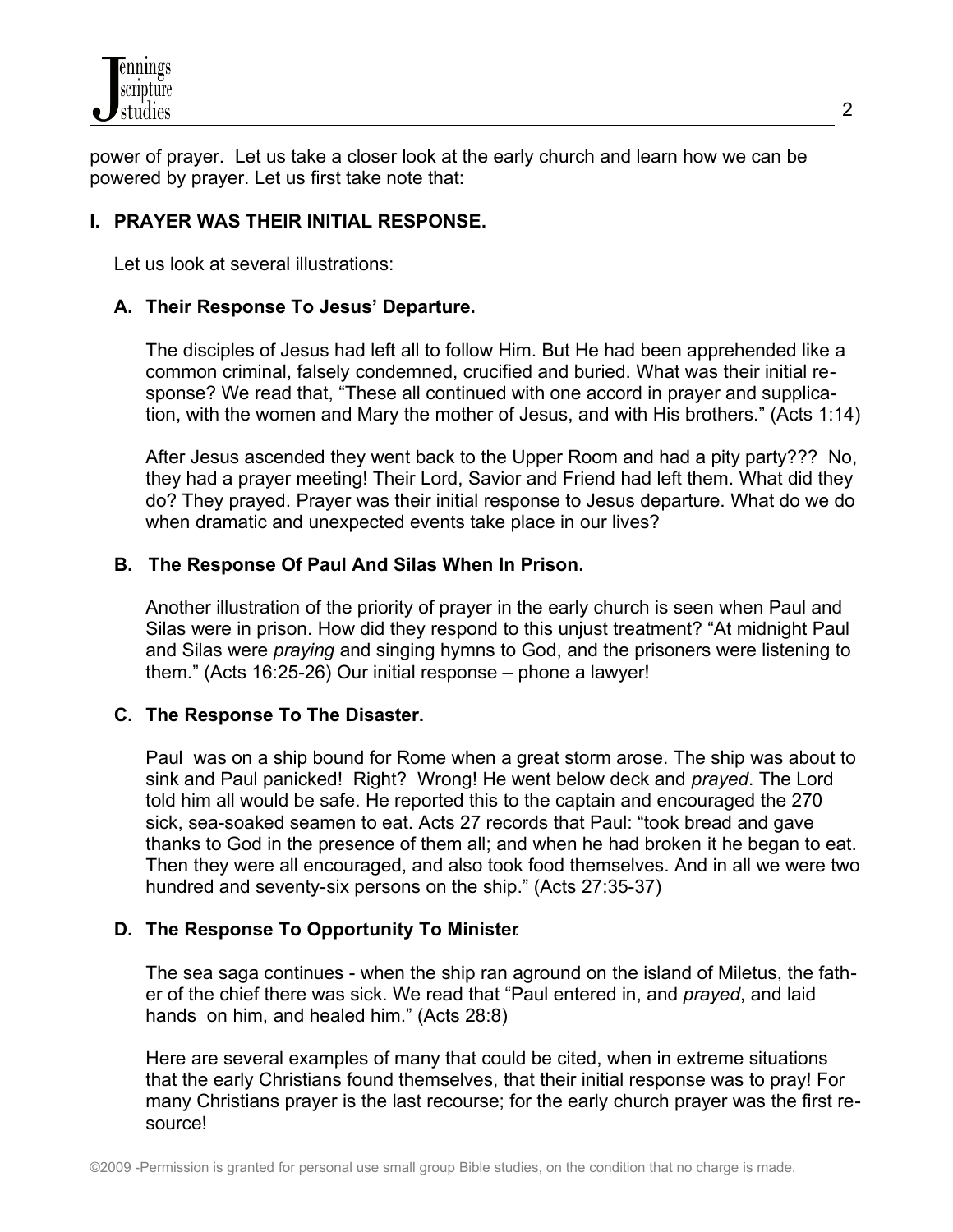Their lifeline was prayer! What breath is to physical life, prayer was to their spiritual life. In the First Church, praying was as natural as breathing. Let us pattern our churches and especially our praying after the example of that First Fellowship of believers.

Not only was prayer their initial response, but:

# **II. PRAYER WAS THEIR ESSENTIAL RESOURCE.**

We hear much talk today about preserving our country's "natural resources" – meaning our forests, horticulture, water supplies, mineral deposits – i.e. coal, oil, copper, natural gas etc. – all of which can be summed up in one word: "energy."

What is the church's source of energy? Not natural resources but The Supernatural Resource, God Himself. How do we utilize our energy source? Through prayer! Prayer was:

A. Their Resource When Seeking Direction.

Before they voted on Judas' replacement they prayed: "And they prayed and said, "You, Lord, who know the hearts of all men, show which one of these two You have chosen.." (Acts 1:24)

B. Their Resource In Times Of Danger.

When they were threatened they prayed. Acts 4 records: "Now, Lord, look on their threats, and grant to Your servants that with all boldness they may speak Your word" – and v.31 --- "And when they had prayed, the place where they were assembled together was shaken; and they were all filled with the Holy Spirit, and they spoke the word of God with boldness." (Acts 4:29 & 31)

C. Their Resource In The Presence Of Death**.** 

When a lady named Dorcas had died they called for The Apostle Peter and we read in Acts 9:40 that *"Peter....knelt down and prayed."*

On and on the record goes showing that prayer was their essential resource. God has said, "Thou shalt have no other gods before me" (Exodus 20:3) So, the question is: to which resource do we turn first? Natural resources such as the bank, lawyers, the City Council, etc. or our singular, supreme Supernatural Resource? Human resources or Divine resources?

**ILLUST**.**:** Dr. A.C. Dixon, American pastor and later pastor of the famous Metropolitan Tabernacle in London, England, which was previously pastored by Charles Haddon Spurgeon, wrote: "When we rely upon organization, we get what organization can do; when we rely upon education, we get what education can do; when we rely upon eloquence, we get what eloquence can do, and so on. I am not disposed to undervalue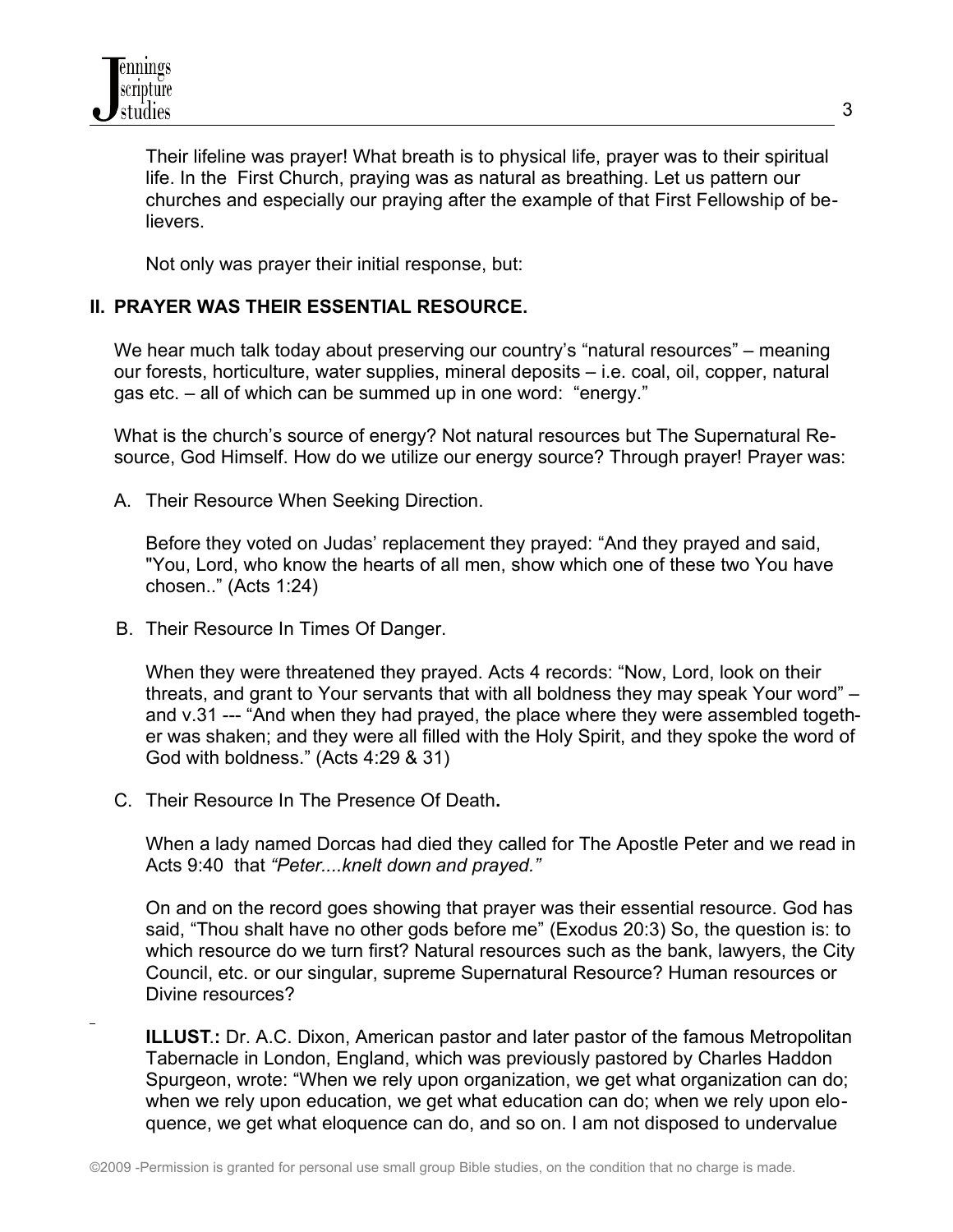

any of these things in their proper place. But when we rely upon prayer, we get what God can do." Prayer was the New Testament church's essential resource. Is it ours?

Furthermore …..

# **III. PRAYER WAS THEIR RATIONAL RECOURSE.**

Some say prayer is irrational. Is it irrational for the creature to commune with Creator? Is it irrational for children to commune with their Father; the saved to commune with their Savior?

What do I mean by prayer being their rational recourse? Just this: here were children of the Most High God who had the sanctified audacity to believe that when they prayed the prayer that Jesus taught them: "Our Father which art in heaven, hallowed be thy name, thy kingdom come; thy will be done on earth as it is in heaven. Give us this day our daily bread, and lead us not into temptation, but deliver us from evil", THAT HE WOULD DO IT! THIS WAS THEIR MOST RATIONAL RECOURSE ! It would have been irrational not to pray like that when He had told them to do it!

Like the early Christians, we Christians 2,000 years later have the privilege of Prayer as *our* most rational recourse, for we too have the same heavenly Father. Why was prayer their most rational recourse? Here are two of the many reasons I could give:

A. Their Prayer Practice Was Based Upon The Example Of Jesus.

Do you remember reading Hebrews 5:7 ? Here is a very interesting and revealing statement: "During the days of Jesus' life on earth, he offered up prayers and petitions."

And Luke 5:16 says: *"*Jesus often withdrew to lonely places and prayed." As a direct result of Jesus' example, we read, "One day Jesus was praying in a certain place. When he finished, one of his disciples said to him, "Lord, teach us to pray." (Luke 11:1)

Prayer was their rational recourse because they had observed Jesus praying many times and the rational and reasonable response would be that if Jesus needed to pray, they needed to pray – and so do we! How can we survive spiritually without this kind of prayer life when the Author of our faith made prayer His regular practice?

B**.** Their Prayer Practice Was Based Upon The Exhortations Of Jesus.

The exhortation by Jesus to "watch and pray" occurs 4 times in the New Testament. Furthermore, there are many prayer prompters scattered throughout the New Testament, some of which are:

- "ask and you shall receive"  $-$  (John 16:24)
- "pray without ceasing" (I Thess.  $5:17$ )
- "pray everywhere lifting up holy hands"  $-$  (1 Tim.2:8)
- "pray for one another" (James 5:16)

©2009 -Permission is granted for personal use small group Bible studies, on the condition that no charge is made.